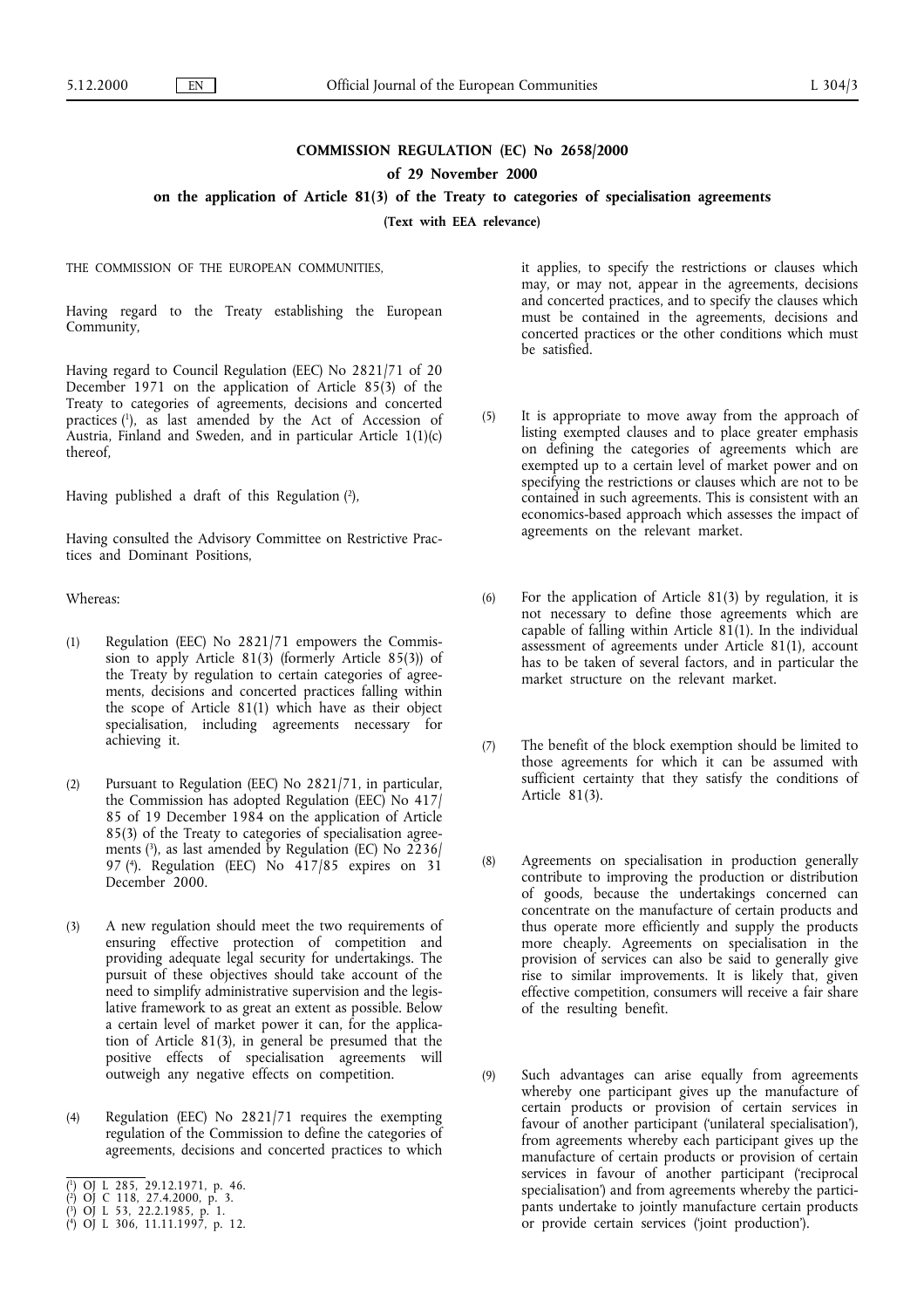- (10) As unilateral specialisation agreements between noncompetitors may benefit from the block exemption provided by Commission Regulation (EC) No 2790/ 1999 of 22 December 1999 on the application of Article 81(3) of the Treaty to categories of vertical agreements and concerted practices (1), the application of the present Regulation to unilateral specialisation agreements should be limited to agreements between competitors.
- (11) All other agreements entered into between undertakings relating to the conditions under which they specialise in the production of goods and/or services should fall within the scope of this Regulation. The block exemption should also apply to provisions contained in specialisation agreements which do not constitute the primary object of such agreements, but are directly related to and necessary for their implementation, and to certain related purchasing and marketing arrangements.
- (12) To ensure that the benefits of specialisation will materialise without one party leaving the market downstream of production, unilateral and reciprocal specialisation agreements should only be covered by this Regulation where they provide for supply and purchase obligations. These obligations may, but do not have to, be of an exclusive nature.
- (13) It can be presumed that, where the participating undertakings' share of the relevant market does not exceed 20 %, specialisation agreements as defined in this Regulation will, as a general rule, give rise to economic benefits in the form of economies of scale or scope or better production technologies, while allowing consumers a fair share of the resulting benefits.
- (14) This Regulation should not exempt agreements containing restrictions which are not indispensable to attain the positive effects mentioned above. In principle certain severe anti-competitive restraints relating to the fixing of prices charged to third parties, limitation of output or sales, and allocation of markets or customers should be excluded from the benefit of the block exemption established by this Regulation irrespective of the market share of the undertakings concerned.
- (15) The market share limitation, the non-exemption of certain agreements and the conditions provided for in this Regulation normally ensure that the agreements to which the block exemption applies do not enable the participating undertakings to eliminate competition in respect of a substantial part of the products or services in question.
- (16) In particular cases in which the agreements falling under this Regulation nevertheless have effects incompatible with Article 81(3) of the Treaty, the Commission may withdraw the benefit of the block exemption.
- (1) OJ L 336, 29.12.1999, p. 21. lectual property rights.
- (17) In order to facilitate the conclusion of specialisation agreements, which can have a bearing on the structure of the participating undertakings, the period of validity of this Regulation should be fixed at 10 years.
- (18) This Regulation is without prejudice to the application of Article 82 of the Treaty.
- (19) In accordance with the principle of the primacy of Community law, no measure taken pursuant to national laws on competition should prejudice the uniform application throughout the common market of the Community competition rules or the full effect of any measures adopted in implementation of those rules, including this Regulation,

HAS ADOPTED THIS REGULATION:

## *Article 1*

# **Exemption**

1. Pursuant to Article 81(3) of the Treaty and subject to the provisions of this Regulation, it is hereby declared that Article 81(1) shall not apply to the following agreements entered into between two or more undertakings (hereinafter referred to as 'the parties') which relate to the conditions under which those undertakings specialise in the production of products (hereinafter referred to as 'specialisation agreements'):

- (a) unilateral specialisation agreements, by virtue of which one party agrees to cease production of certain products or to refrain from producing those products and to purchase them from a competing undertaking, while the competing undertaking agrees to produce and supply those products; or
- (b) reciprocal specialisation agreements, by virtue of which two or more parties on a reciprocal basis agree to cease or refrain from producing certain but different products and to purchase these products from the other parties, who agree to supply them; or
- (c) joint production agreements, by virtue of which two or more parties agree to produce certain products jointly.

This exemption shall apply to the extent that such specialisation agreements contain restrictions of competition falling within the scope of Article 81(1) of the Treaty.

The exemption provided for in paragraph 1 shall also apply to provisions contained in specialisation agreements, which do not constitute the primary object of such agreements, but are directly related to and necessary for their implementation, such as those concerning the assignment or use of intel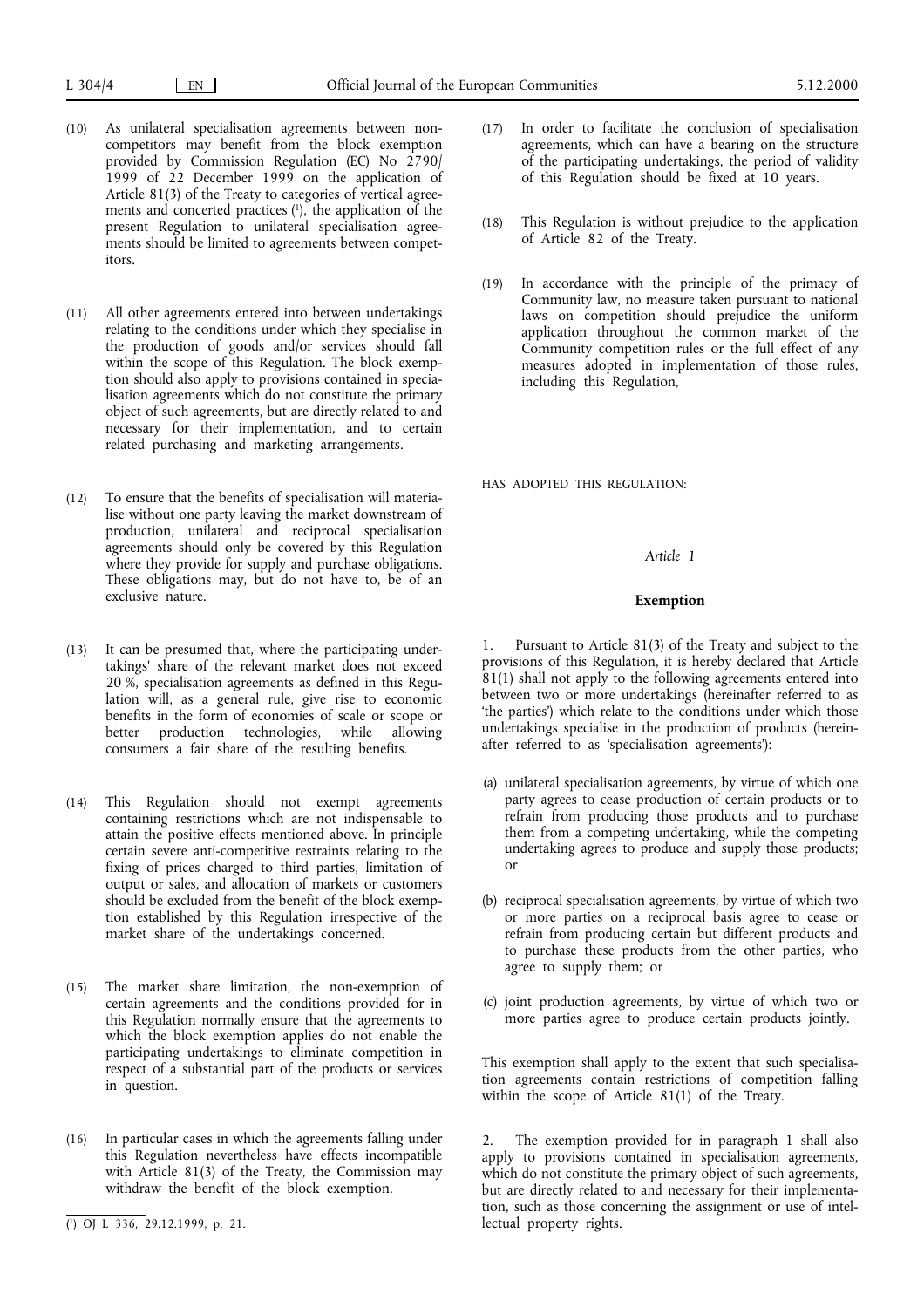The first subparagraph does, however, not apply to provisions which have the same object as the restrictions of competition enumerated in Article 5(1).

# *Article 2*

# **Definitions**

For the purposes of this Regulation:

- 1. 'Agreement' means an agreement, a decision of an association of undertakings or a concerted practice.
- 2. 'Participating undertakings' means undertakings party to the agreement and their respective connected undertakings.
- 3. 'Connected undertakings' means:
	- (a) undertakings in which a party to the agreement, directly or indirectly:
		- (i) has the power to exercise more than half the voting rights, or
		- (ii) has the power to appoint more than half the members of the supervisory board, board of management or bodies legally representing the undertaking, or
		- (iii) has the right to manage the undertaking's affairs;
	- (b) undertakings which directly or indirectly have, over a party to the agreement, the rights or powers listed in (a);
	- (c) undertakings in which an undertaking referred to in (b) has, directly or indirectly, the rights or powers listed in  $(a)$ :
	- (d) undertakings in which a party to the agreement together with one or more of the undertakings referred to in (a), (b) or (c), or in which two or more of the latter undertakings, jointly have the rights or powers listed in (a);
	- (e) undertakings in which the rights or the powers listed in (a) are jointly held by:
		- (i) parties to the agreement or their respective connected undertakings referred to in (a) to (d), or
		- (ii) one or more of the parties to the agreement or one or more of their connected undertakings referred to in (a) to (d) and one or more third parties.
- 4. 'Product' means a good and/or a service, including both intermediary goods and/or services and final goods and/or services, with the exception of distribution and rental services.
- 5. 'Production' means the manufacture of goods or the provision of services and includes production by way of subcontracting.
- 6. 'Relevant market' means the relevant product and geographic market(s) to which the products, which are the subject matter of a specialisation agreement, belong.
- 7. 'Competing undertaking' means an undertaking that is active on the relevant market (an actual competitor) or an undertaking that would, on realistic grounds, undertake the necessary additional investments or other necessary

switching costs so that it could enter the relevant market in response to a small and permanent increase in relative prices (a potential competitor).

- 8. 'Exclusive supply obligation' means an obligation not to supply a competing undertaking other than a party to the agreement with the product to which the specialisation agreement relates.
- 9. 'Exclusive purchase obligation' means an obligation to purchase the product to which the specialisation agreement relates only from the party which agrees to supply it.

## *Article 3*

# **Purchasing and marketing arrangements**

The exemption provided for in Article 1 shall also apply where:

- (a) the parties accept an exclusive purchase and/or exclusive supply obligation in the context of a unilateral or reciprocal specialisation agreement or a joint production agreement, or
- (b) the parties do not sell the products which are the object of the specialisation agreement independently but provide for joint distribution or agree to appoint a third party distributor on an exclusive or non-exclusive basis in the context of a joint production agreement provided that the third party is not a competing undertaking.

# *Article 4*

### **Market share threshold**

The exemption provided for in Article 1 shall apply on condition that the combined market share of the participating undertakings does not exceed 20 % of the relevant market.

# *Article 5*

# **Agreements not covered by the exemption**

1. The exemption provided for in Article 1 shall not apply to agreements which, directly or indirectly, in isolation or in combination with other factors under the control of the parties, have as their object:

- (a) the fixing of prices when selling the products to third parties;
- (b) the limitation of output or sales; or
- (c) the allocation of markets or customers.
- 2. Paragraph 1 shall not apply to:
- (a) provisions on the agreed amount of products in the context of unilateral or reciprocal specialisation agreements or the setting of the capacity and production volume of a production joint venture in the context of a joint production agreement;